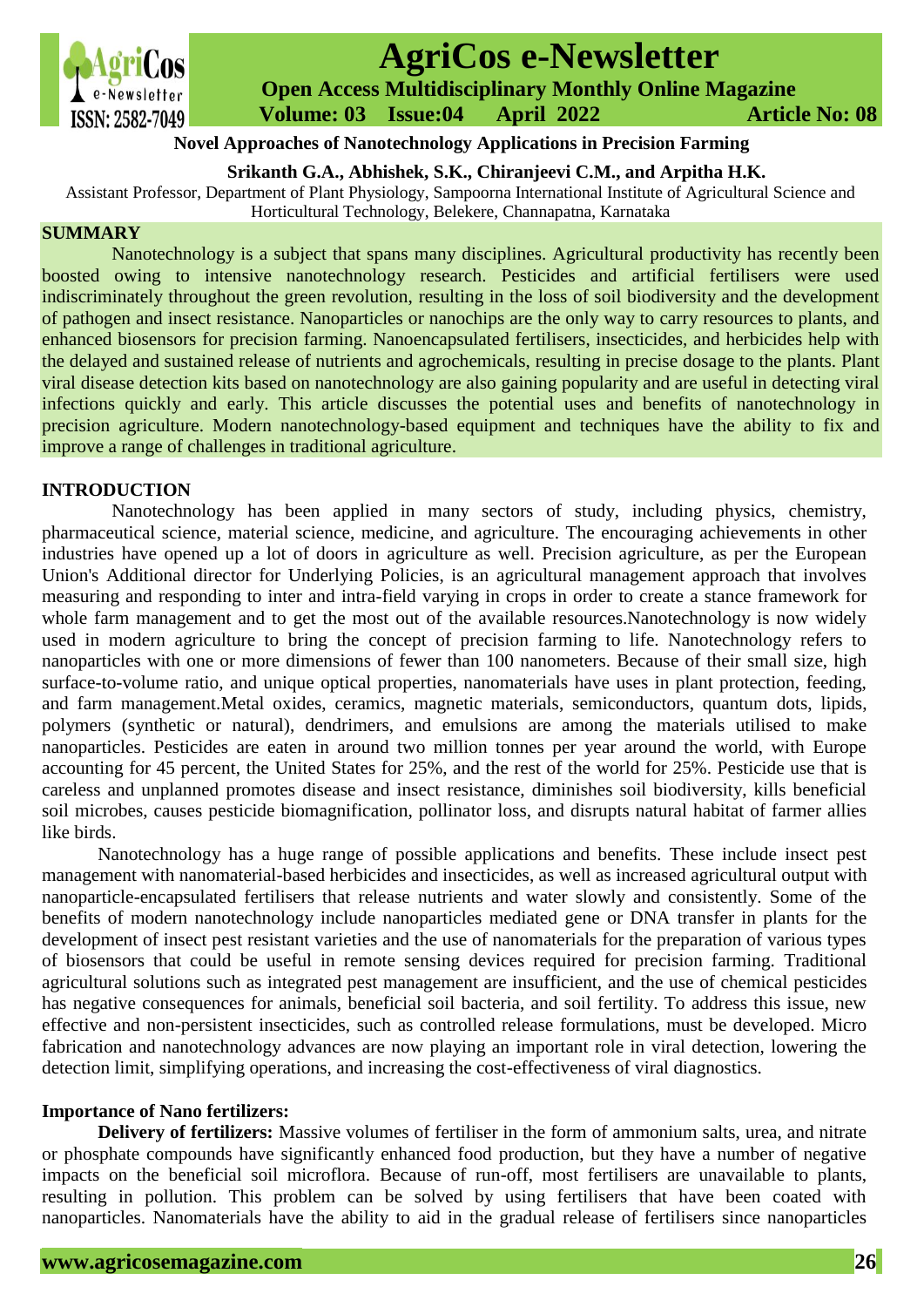have a higher surface tension than ordinary surfaces and thus hold the material more tightly from the plant. Nanocoatings also shield bigger particles from the elements. A diagram depicting the distribution of insecticides, fungicides, and nutrients through nanocoatings.



**Fig: Applications of nanotechnology**

**Chemical fertilizers:** Throughout India's green evolution phase, usage of nitrogen fertiliser in the form of urea increased by a factor of two (29 percent). Excess nitrogen application in agriculture is responsible for 80% of the rise in atmospheric N2O (a greenhouse gas) that causes higher atmospheric temperature and hence contributes to global warming. To compensate for the lack of N, P, and K in the soil, chemical fertilisers such as urea, di-ammonium phosphate (DAP), and single superphosphate (SSP) are used in agriculture.

The nanocoating's durability decreases the rate of fertiliser disintegration, allowing for a steady, sustained release of coated fertiliser that is more efficiently absorbed by plant roots. Slow release fertilisers have recently emerged as a novel way for reducing fertiliser consumption and thus reducing pollution. Slow release fertilisers with a sulphur nano-coating (100 nm layer) are effective because sulphur content is beneficial, especially insulfur-deficient soils.

Since the majority of soil in India is lacking in these macronutrients, particularly nitrogen, nanocoated urea and phosphate, as well as their sustained release, will be advantageous in meeting soil and crop demands. For this long-term release of fertilisers, a variety of natural and synthetic polymers have been utilised.

 Nanofertilizers regulate the distribution of nitrogen and phosphorus fertilisers with plant absorption, reducing nutrient losses and undesirable nutrient interactions with microbes, water, and air. The use of nanofertilizer can help plants absorb more nutrients from the soil. After absorbing nutrients, nanofertilizer encapsulating nanosilica can create binaryfilms on the cell wall of fungus or bacteria, preventing infections and improving plant development under warm temperatures, as well as disease resistance.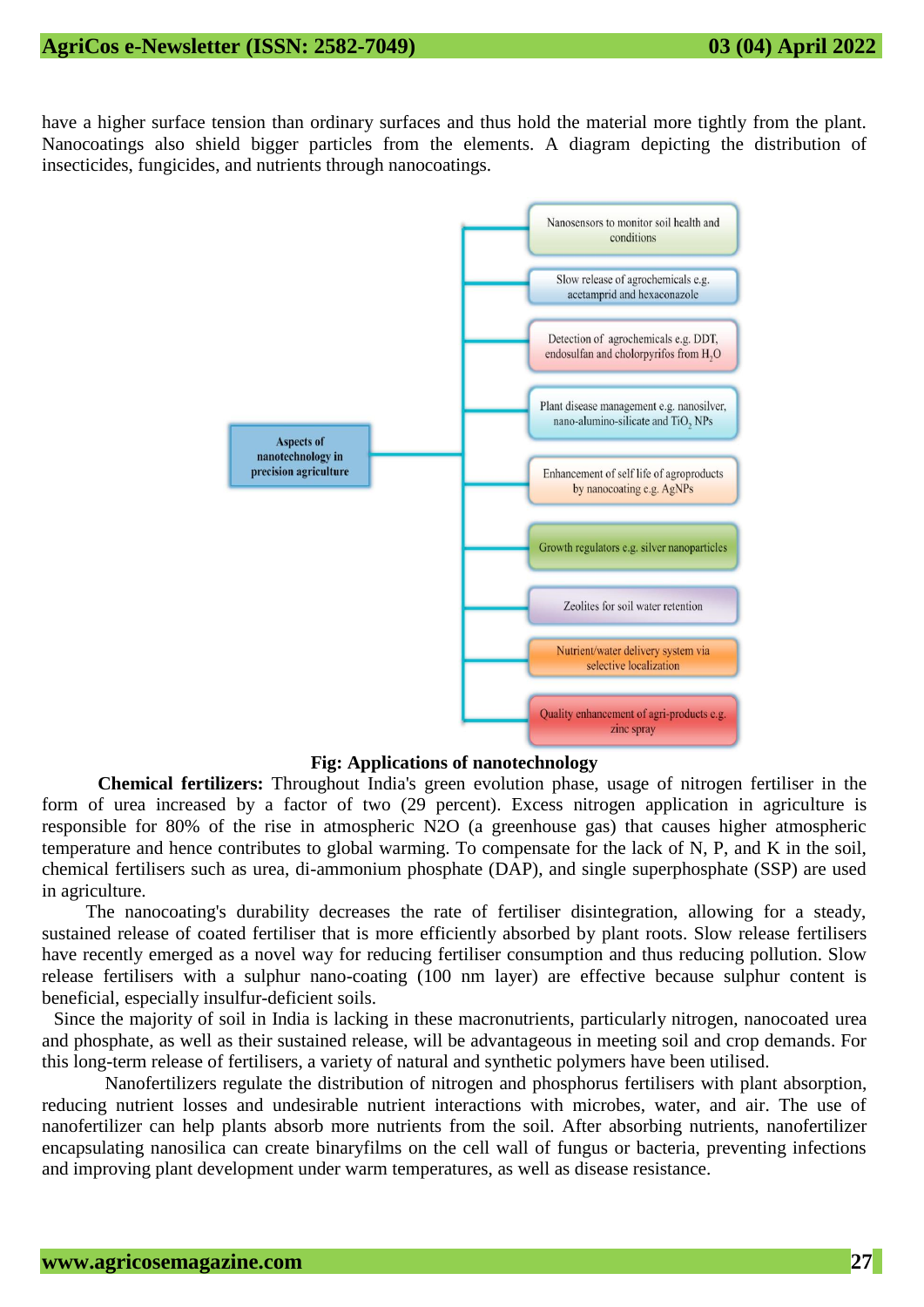

Plant leaf extract or supernatant of bacteria or fungi

Ag/ZnO/TiO<sub>2</sub> nanoparticles

Fig. 1. Biological synthesis of silver/zinc oxide/titanium dioxide nanoparticles.



Fig. 2. Controlled release of pesticides/fungicides/nutrients from nanocoating.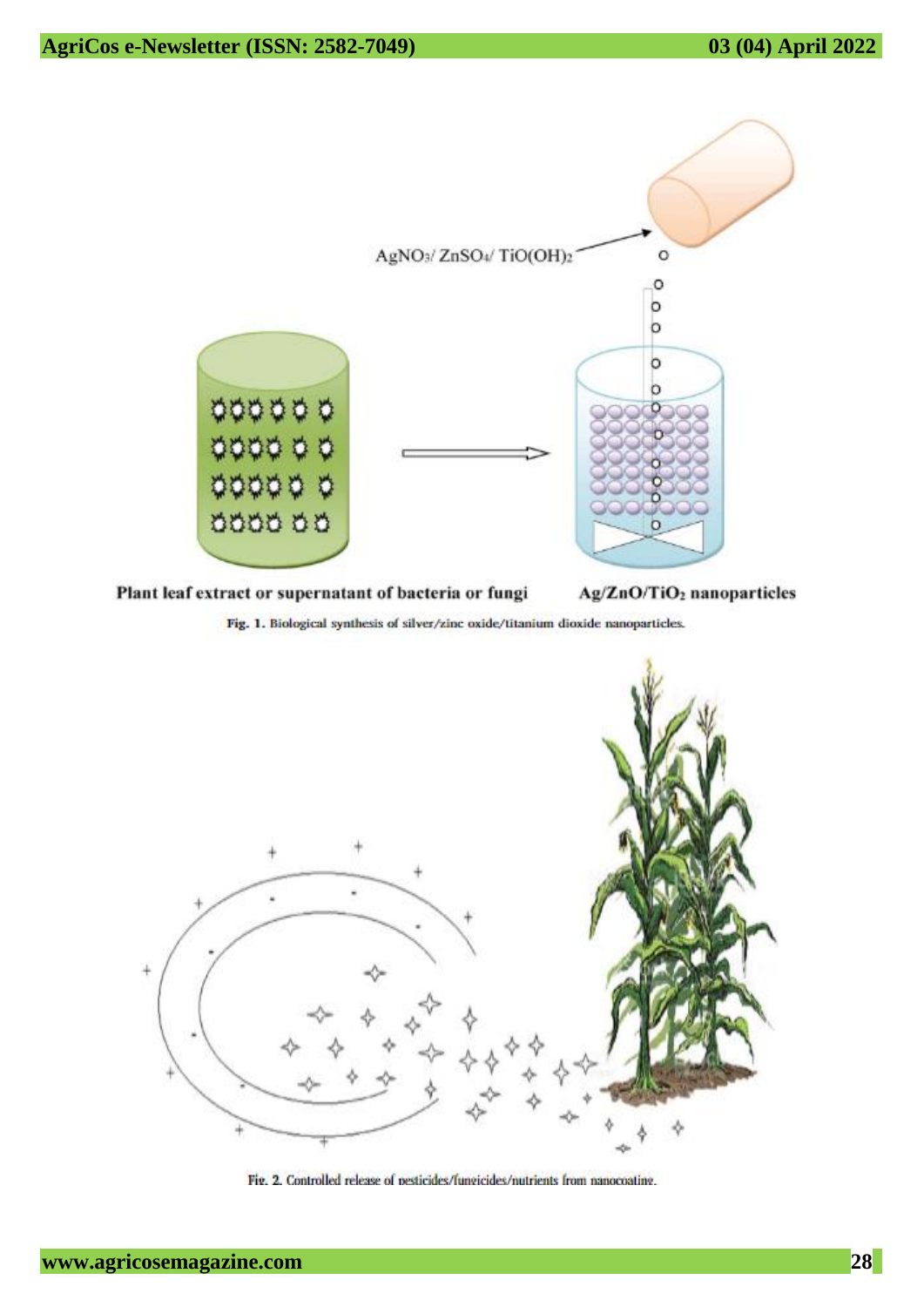#### **Biosynthesis of nanoparticles and their use in agriculture**

 Because there are many chemical processes for synthesis of nanoparticles that involve harmful compounds, the need of the hour is to use environmentally benign, greener, and ecofriendly technologies. Researchers are looking for biological organisms that can reduce salts to matching nanoparticles, such as bacteria, fungi, related species, actinomycetes, and viruses, to synthesise nanoparticles. Nanoparticles have been synthesised from a variety of biological sources and are now being employed in agriculture for precision farming. Silver nanoparticles, zinc oxide nanoparticles, and titanium dioxide nanoparticles are a few examples.

| Type                                        | <b>Nanofertilizers</b>                            | Antimicrobial action<br>against plant pathogens                                                                                                                                                                             |
|---------------------------------------------|---------------------------------------------------|-----------------------------------------------------------------------------------------------------------------------------------------------------------------------------------------------------------------------------|
| Plant growth<br>promoting<br>microorganisms | Ag<br>Ag<br>Ag and $TiO2$<br>Ag<br>Au<br>Ag<br>Ag | <b>Bacillus cereus</b><br>Escherichia coli, Bacillus<br>subtilis and Streptococcus<br>thermophilus<br>Lactobacillus strains<br>Corynebacterium sp.<br>Klebsiella pneumoniae<br>Fusarium oxysporium<br>Aspergillus fumigatus |

Nanofertilizers and their action against plant pathogens.

#### **Biosensors in precision agriculture**

Precision farming is a long-awaited goal that aims to optimise crop output while reducing fertiliser, pesticide, and herbicide use by monitoring environmental variables and taking targeted action. Precision farming use computers, sensors, global satellite positioning systems, and remote sensing devices to evaluate highly localised environmental variables and aid in detecting if crops are growing at their peak efficiency or precisely pinpointing the nature and location of problems. Finally, precision farming using smart sensors would increase agricultural productivity by providing correct data and assisting farmers in making better decisions.

#### **CONCLUSION**

Precision agriculture has showed significant promise thanks to nanotechnology. Nanoparticles with distinct features can be easily made from a variety of biological sources and used in agriculture. Plant extracts (leaves, flowers, stems, and roots) from a wide range of plant species have been utilised to successfully synthesise nanoparticles. In a single-step green manufacturing process, biomolecules found in plant extracts convert metal ions to nanoparticles. This green synthesis process is eco-friendly, simple to carry out, can be done at room temperature without the use of a specialised instrument, and can simply be scaled up or adjusted to meet the needs. Various water soluble plant metabolites (such as alkaloids, phenolic compounds, and terpenoids) and co-enzymes are converted to nanoparticles in this process.Through the use of controlled release nanoparticle formulations, nanotechnology-based distribution of nanoparticles has shown promising outcomes for plant disease resistance, increased plant growth, and nutrition via site specific delivery of fertilisers and other critical nutrients. Herbicide application can also be improved by using nanoencapsulation, which allows for better penetration and a delayed and sustained release of the active ingredients. As a result, nanotechnology can provide a green, efficient, and environmentally friendly solution for managing insect pests in agriculture. In the coming times of agricultural mechanisation, new nanotechnologies tools and processes can enhance the way agriculture is seen and has a promising future. Nanoparticles have a lot of potential as "magic bullets" that can be loaded with herbicides, fungicides,